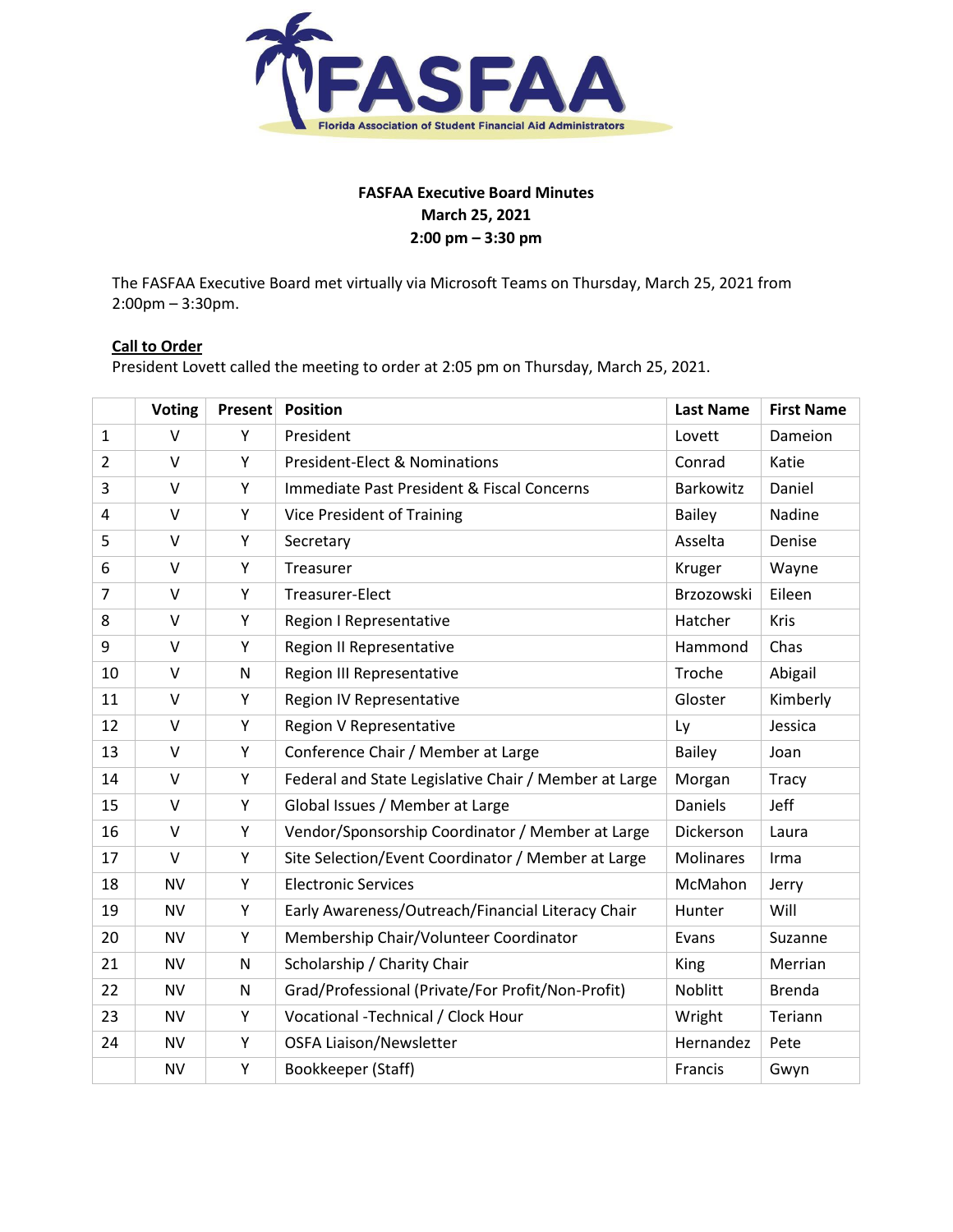A quorum for voting was met with 16/17 voting members present (94%). There were 21/24 members of the Executive Board present.

**Board Members Unable to Attend:** Merrian King, Brenda Noblitt, Abigail Troche **Late Entry:** Jerry McMahon, Teriann Wright

### **Old Business Approval of January & February Minutes**

There were no corrections to the January or February executive board minutes.

President Lovett declared the minutes passed by acclamation – approved with corrections.

### **Old Business Long Range Strategic Planning Process**

In March, the Strategic Planning Committee had a meeting with each of the sub groups. The main objective of the sub groups was to refined the goals and metrics. The committee will be prepared to submit a strategic draft in May with a June presentation and adoption.

### **Old Business Training Committee**

The All Regions workshop on Friday, March 26, has 77 people attending. Region representatives have put together a great agenda. There will be a Financial Literacy workshop in April and Pete Hernandez will be doing an OSFA update. There will be further updates leading to the annual conference.

#### **Old Business Treasurer Report**

Treasurer Kruger and Treasurer Elect Brzozowski are in the process of reviewing information on the bookkeeper job description. All of the financial institutions use the FASFAA email for correspondence. Treasurer Kruger will be sharing all of the SASFAA changes and up of the updates to the P & P with Treasurer Elect Brzozowski.

#### **Old Business Membership & Volunteer**

Currently, FASFAA has 922 active members. There are currently 61 registrations for the annual conference. The Membership & Volunteer committee will be sending out another email blast for membership and conference registrations.

#### **Old Business Global Issues**

At this time, there is a global issues page on the FASFAA web site. There will be an email going out to all membership informing them about the new global issues page. The page will include updates and links to TED talks. The web site continues to be updated.

# **Old Business Conference Committee**

Conference planning is going well. President Lovett is in the process of purchasing Remo for the workshops and annual conference. Brenda Brown has a subcommittee learning Remo. Once they understand the web site, they will provide training to those who will be working with Remo. The committee will be sending out remembers more frequently in April regarding the annual conference.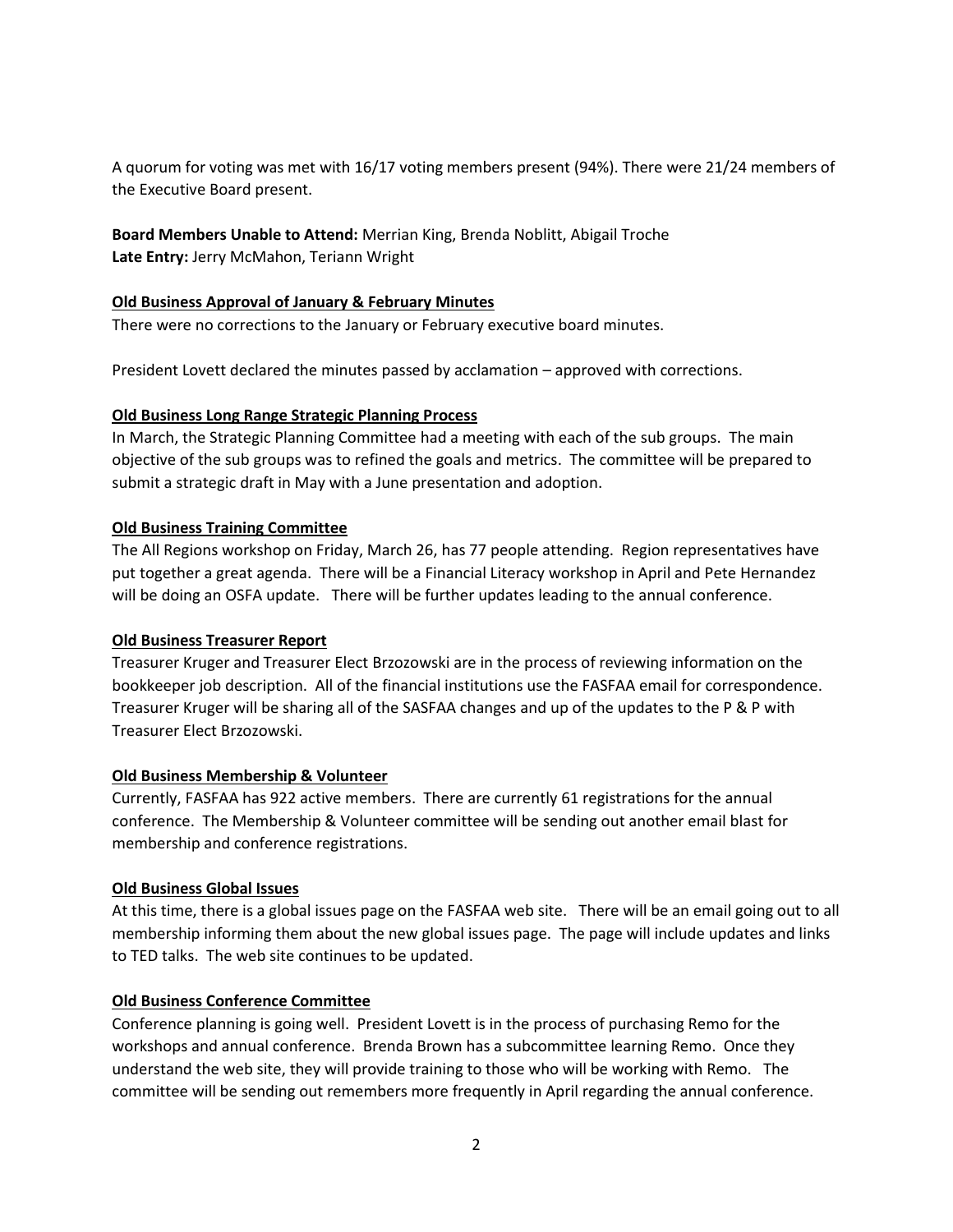President Lovett, Vice President of Training Bailey, and Conference Chair/Members at Large Bailey will be getting together to refine the agenda. The committee is still trying to coordinate speakers for the conference. The keynote speaker for the annual conference is Anthony Jenkins, President, Coppin State University, he is a dynamic, motivational speaker and used to be at UCF.

# **Old Business Sponsorship**

The business sponsor page is updated and active and it is a rotating page. The current sponsors who have paid stands at 17 paid partnerships \$17,200 for this year's annual conference. Vendor/Sponsorship Coordinator Dickerson continues to engage partners who have not yet paid. She is also engaging the partners to participate in the April workshop. Only one partner has requested a refund of the excess amount of the previous sponsorship ad and the check was mailed earlier this month. The other partners have rolled their funds to next year; a total of \$2,800 was rolled to next year. Anyone who had committee by the March 31 are included. The order on the page is as of commitment payment date. A suggestion was made by Past President Barkowitz to include a statement to say, "The order on the page is as of the commitment date."

# **Old Business Scholarship & Charity**

Region representatives are ready to roll out the Bonnie Pirkle Raffle and they have been working with Electronic Services McMahon to get the donation form set up. With the upcoming session tomorrow, we hope people will donate exclusively to Bonnie Pirkle.

### **Old Business Grad/Professional committee**

The Grad/Professional Committee has some workshops scheduled on the calendar towards the end of the year. One on Grad funding is scheduled for April 20 and Borrow Based Academic Year on May 15.

#### **Old Business OSFA Update**

A Memorandum 2021-19 was sent out on March 16 regarding summer processing. Articles are still needed for the newsletter; please send as soon as possible.

#### **New Business Nominations**

As a board, you will approve or deny the entire slate. The committee is seeking your approval to publish this list to the membership.

The board voted on the slate of candidates and the vote passed unanimously.

# **New Business FCAN Outreach Session**

Past President Barkowitz was gracious enough to jump in and do the FCAN outreach session. There were over 250 people registered for the event. The second FCAN outreach event is on Monday, March 29th .

#### **Other Business Legislative Bills**

As Financial Aid professionals, we do not want to see Senate Bill 86 passed. President Lovett expressed he is trying to get a feel of what is being discussed on the hill. This bill allows the state to change the funding from year to year and takes away SEOG. It is suggested as an Association a response should be